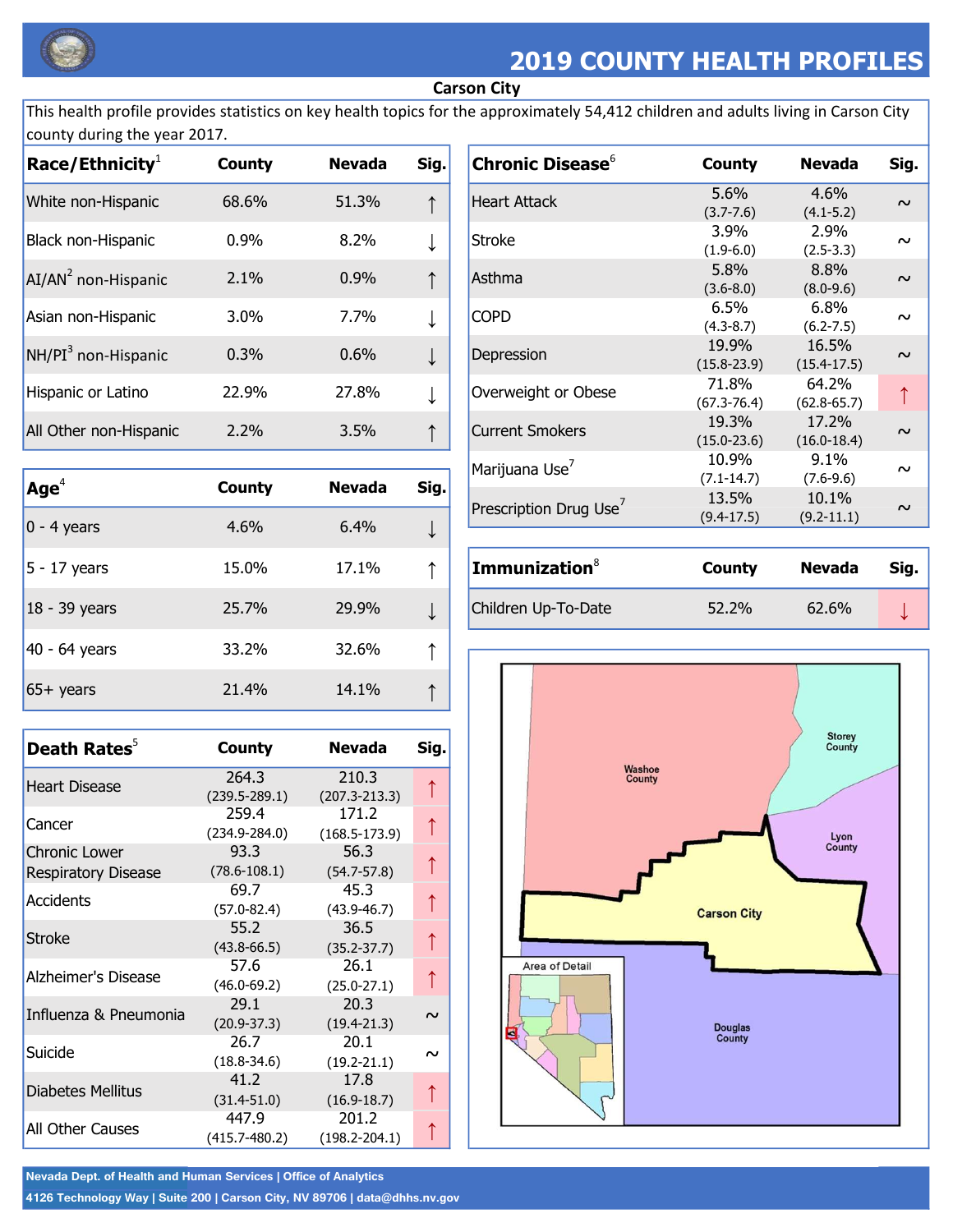

Carson City 2019 COUNTY HEALTH PROFILES

| <b>Substance Use</b>                   |                                    | <b>County</b>                      | <b>Nevada</b>                  | Sig.   |
|----------------------------------------|------------------------------------|------------------------------------|--------------------------------|--------|
|                                        | All Drug-<br><b>Related Visits</b> | 1,258.3<br>$(1, 192.3 - 1, 324.4)$ | 1,314.2<br>$(1,305.0-1,323.4)$ | $\sim$ |
| Emergency  <br>Room                    | Meth                               | 320.7<br>$(287.3 - 354.0)$         | 394.8<br>$(389.8 - 399.9)$     |        |
| Encouters <sup>9</sup>                 | Opioid                             | 216.8<br>$(189.4 - 244.2)$         | 253.6<br>$(249.5 - 257.6)$     |        |
|                                        | Alcohol                            | 1,277.3<br>$(1, 210.7 - 1, 343.9)$ | 1,052.7<br>$(1,044.5-1,061.0)$ | ↑      |
|                                        | All Drug-<br><b>Related Visits</b> | 1,390.2<br>$(1,320.8-1,459.7)$     | 983.3<br>$(975.3 - 991.3)$     | ↑      |
| Inpatient                              | Meth                               | 404.7<br>$(367.2 - 442.2)$         | 293.4<br>$(289.0 - 297.7)$     | ↑      |
| Admission <sup>9</sup>                 | Opioid                             | 486.9<br>$(445.8 - 528.0)$         | 301.4<br>$(297.0 - 305.8)$     | ↑      |
|                                        | Alcohol                            | 1,382.1<br>$(1,312.9-1,451.4)$     | 668.3<br>$(661.7 - 674.9)$     | ↑      |
| Overdose<br>Death<br>Rate <sup>5</sup> | All Drug-<br>Related               | 27.9<br>$(19.8 - 35.9)$            | 21.5<br>$(20.6 - 22.5)$        | $\sim$ |
|                                        | Meth                               | 13.9<br>$(8.2 - 19.6)$             | 10.4<br>$(9.7 - 11.1)$         | $\sim$ |
|                                        | Opioid                             | 20.6<br>$(13.7 - 27.5)$            | 15.5<br>$(14.7 - 16.3)$        | $\sim$ |
|                                        | Alcohol                            | 74.6<br>$(61.4 - 87.7)$            | 33.7<br>$(32.4 - 34.9)$        | ↑      |

| Child Welfare $^{10}$                            | <b>County</b> | <b>Nevada</b> |
|--------------------------------------------------|---------------|---------------|
| CPS Abuse/Neglect Reports <sup>11</sup>          | 352           | 15,755        |
| Percent Substantiated <sup>12</sup>              | 11.9%         | 17.6%         |
| Children in Foster Care<br>During CY201713       | 117           | 7,031         |
| Children in Foster Care as of<br>$12/31/17^{14}$ | 82            | 4,273         |

| <b>County</b>     | <b>Nevada</b>     | Sig.   |
|-------------------|-------------------|--------|
| 240.2             | 198.9             |        |
| $(217.2 - 263.1)$ | $(196.2 - 201.6)$ |        |
| 75.9              | 86.9              |        |
| $(63.0 - 88.8)$   | $(85.2 - 88.7)$   | $\sim$ |
| 4.0               | 5.7               |        |
| $(1.0 - 7.0)$     | $(5.2 - 6.1)$     | $\sim$ |
| 32.4              | 21.9              |        |
| $(27.0-37.8)$     | $(21.4 - 22.5)$   |        |
|                   |                   |        |

| HIV/STD <sup>20</sup> | County            | <b>Nevada</b>     | $\left  \mathsf{Sig.} \right $ |
|-----------------------|-------------------|-------------------|--------------------------------|
| Persons Living with   | 306.2             | 400.8             |                                |
| HIV/AIDS              | $(260.2 - 352.2)$ | $(393.7 - 408.0)$ |                                |
| Sexually Transmitted  | 657.4             | 765.9             |                                |
| <b>Diseases</b>       | $(590.0 - 724.9)$ | $(756.0 - 775.9)$ |                                |

Nevada Dept. of Health and Human Services | Office of Analytics 4126 Technology Way | Suite 200 | Carson City, NV 89706 | data@dhhs.nv.gov

| Eligibility $21$                 | <b>Currently</b><br><b>Enrolled</b> | <b>Newly</b><br><b>Eligible</b> |
|----------------------------------|-------------------------------------|---------------------------------|
| NV Check Up                      | 743                                 |                                 |
| <b>Medicaid Enrollment</b>       | 11,612                              | 3,809                           |
| Percent of currently<br>enrolled |                                     | 32.8%                           |
| <b>SNAP Enrollment</b>           | 6,948                               |                                 |
| <b>TANF Enrollment</b>           | 282                                 |                                 |



| Income $^{23}$                       | County | <b>Nevada</b> | Sig. |
|--------------------------------------|--------|---------------|------|
| <b>Income Below Poverty</b><br>Level | 16.7%  | 14.9%         |      |
| Uninsured                            | 13.9%  | 16.2%         |      |

| Cancer $^{24}$                      | County                                       | <b>Nevada</b>              | Sig. |
|-------------------------------------|----------------------------------------------|----------------------------|------|
| All Types Incidence Rate            | 637.2<br>$(606.6 - 667.7)$                   | 436.6<br>$(433.1 - 440)$   |      |
| 1 <sup>st</sup> Leading Cancer Type | <b>Breast</b>                                | <b>Breast</b>              |      |
| Incidence Rate                      | 186.8<br>$(163.7 - 209.9)$ $(122.9 - 128.2)$ | 125.6                      |      |
| 2 <sup>nd</sup> Leading Cancer Type | Prostate                                     | Prostate                   |      |
| Incidence Rate                      | 122.4<br>$(122.4 - 163.9)$                   | 101.9<br>$(101.9 - 106.7)$ |      |
| 3 <sup>rd</sup> Leading Cancer Type | Lung                                         | Lung                       |      |
| Incidence Rate                      | 102.6<br>$(90.3 - 114.8)$                    | 62.2<br>$(60.9 - 63.5)$    |      |